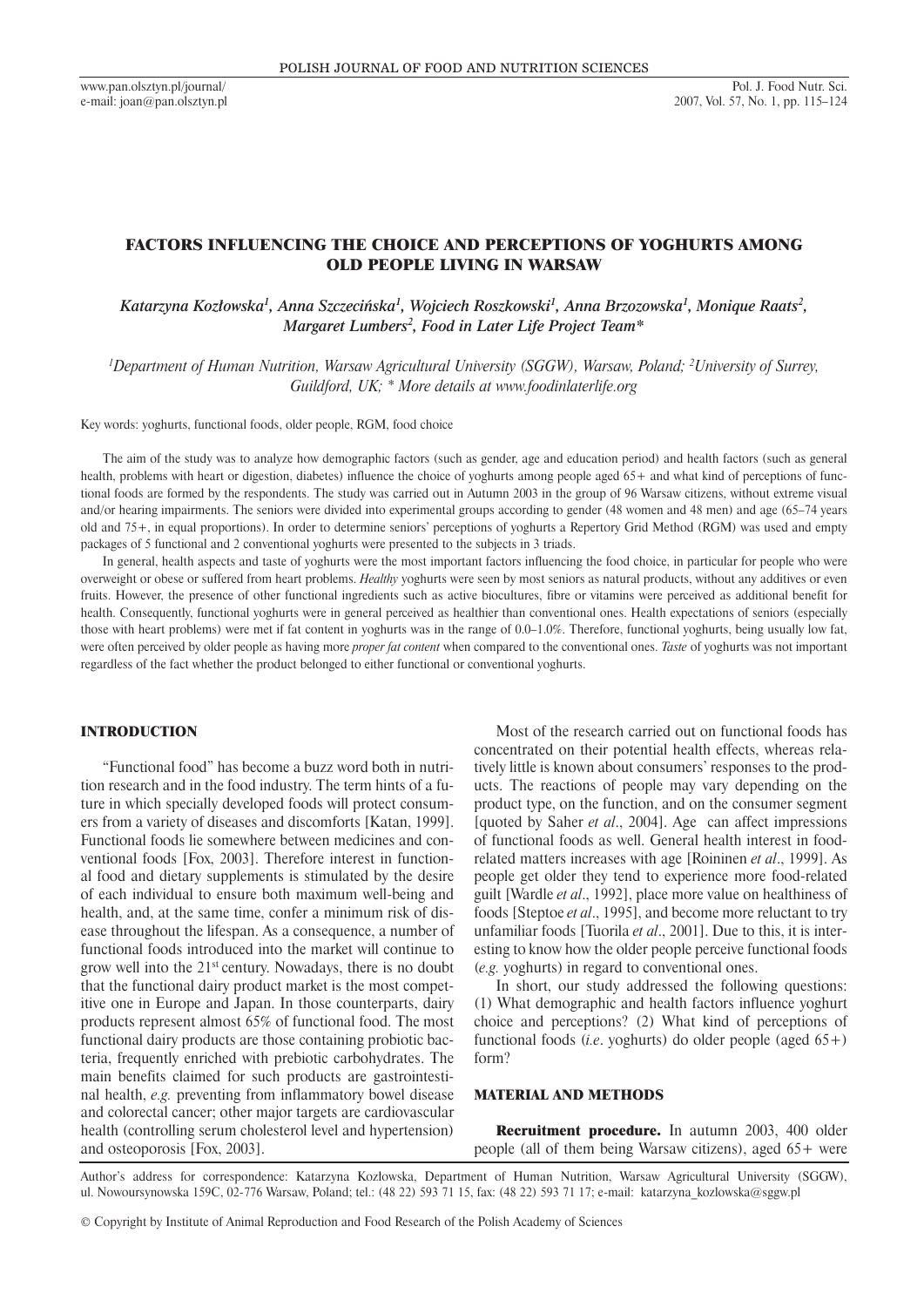randomly selected, on the basis of a personal identification number. They were then invited by letter to participate in the study. Out of them, about 17% of seniors accepted the invitation  $(n=67)$ , and another 29 persons were recruited using a snow-ball method.

Subjects. The final group of subjects consisted of 96 Warsaw citizens, without extreme visual and/or hearing impairments, aged 65+, who volunteered to participate in the study. The seniors were divided into experimental groups according to two criteria: gender and age (*i.e.* 48 women and 48 men, aged 65–74 and 75+, in equal proportions).

Prior to the study, the subjects were informed in detail about the principles of the research.

**Procedure.** To cover the goals of this research, the following procedure was adopted: (1) First, the subjects were inquired about their education level (period of education in years); (2) A short health questionnaire was used to assess respondents' self-perceived health and selected health problems, such as heart problems, digestive problems and diabetes; (3) A special questionnaire for Repertory Grid Method (RGM) was used to determine seniors' perceptions of functional yoghurts in comparison to conventional ones. The whole study was conducted mainly at respondents' home. Only eight seniors wished to visit a University laboratory instead.

All interviews were carried out by one trained interviewer.

Interviews. Five functional and two conventional yoghurts were selected, according to the project coordinators' recommendations (the study was part of the Food in Later Life Project, coordinated by the research center in Guildford, UK ), (Table 1). The main reasons for choosing yoghurts as functional foods were as follows: yoghurts are popular and easily available in all countries participating in the study; their price varies so even not rich older people can afford buying them; yoghurts' profiles are so different that it was easy to select 7 products that met specific research criteria.

The Repertory Grid Method (RGM) required the formation of product triads and consisted of two phases of the interview: a construct elicitation and a rating for each construct [Kelly, 1955].

only personal opinions on the yoghurts were of interest to us, empty packages of 7 yoghurts were presented to the subjects.

First, the yoghurts were shortly described on separate 'profile cards'. A short description was prepared on the basis of the label information, *e.g*. the name of yoghurt, brand, size, description of functional ingredients, fat content, sucrose and fruit presence (as presented in Table 1). The price of the food products was deliberately omitted.

Secondly, the triads were composed in a fixed manner, whereby 3 yoghurts were selected randomly to form the first triad, and then, the second triad was built by randomly selecting one of the yoghurts from the first triad and adding two more random yoghurts (out of 4 remaining products). The third triad was built in the same manner. The final triads are presented in Table 2.

TABLE 2. Triads presented to the participants to elicit personal constructs.

| Triad | Yoghurt symbols*                      |
|-------|---------------------------------------|
|       | $F-4 \rightarrow F-2 \rightarrow C-1$ |
|       | $F-4 \rightarrow C-2 \rightarrow F-3$ |
|       | $C-2 \rightarrow F-5 \rightarrow F-1$ |

\* for symbols see Table 1

Empty packages of yoghurts, together with the descriptive cards, were presented to each subject in triads, one-by-one, during a face-to-face interview, which usually lasted 1–2 h.

After seeing the first triad with respective descriptive cards, the respondent was asked to rank the three yoghurts in his/her order of preference, starting from the most preferred product (*i.e*. most likely chosen to eat). Then, the respondents were asked to justify their choice, by explaining, why they had preferred one yoghurt over the other. All answers were written down accurately by the interviewer and then, the whole procedure was repeated for the next 2 triads. After that, on the basis of respondents' opinions, a list of personal constructs was built by the interviewer. The list included all kinds of product attributes that had been earlier mentioned by the respondent. Such a procedure led to elicitation of constructs with both negative and positive preferences ("perception").

Since no sensory assessment was to be carried out and

At the end of the interview, the respondent was requested

TABLE 1. Characteristics and classification of 7 yoghurts used as the examples of functional foods.

|                         | Label information                                                                          |                           |                     |                   |                      |  |  |  |  |
|-------------------------|--------------------------------------------------------------------------------------------|---------------------------|---------------------|-------------------|----------------------|--|--|--|--|
| Yoghurts (symbol)       | Information declared by the producer                                                       | Fat<br>content<br>$(\% )$ | Sucrose<br>presence | Fruit<br>presence | Type of<br>packaging |  |  |  |  |
| Functional $-1$ (F-1)   | probiotic, natural, with inulin, low fat, active biocultures <sup>*</sup> , fibre (inulin) | 1.0                       | yes                 | no                | pot                  |  |  |  |  |
| Functional $-2$ (F-2)   | drinking biovoghurt, bifido active, active biocultures <sup>*</sup> , fibre (inulin)       | 2.0                       | yes                 | yes               | bottle               |  |  |  |  |
| Functional $-3$ (F-3)   | natural, active biocultures*                                                               | 0.0                       | no                  | no                | pot                  |  |  |  |  |
| Functional -4 (F-4)     | active biocultures*, fibre (six cereals)                                                   | 2.7                       | yes                 | yes               | pot                  |  |  |  |  |
| Functional $-5$ (F-5)   | natural vitality, alive cultures of lactic bacteria**, vitamin C, folic acid               | 0.3                       | yes                 | yes               | bottle               |  |  |  |  |
| Conventional $-1$ (C-1) | bioyoghurt, natural, alive cultures of lactic bacteria <sup>**</sup>                       | 3.0                       | no                  | no                | pot                  |  |  |  |  |
| Conventional $-2$ (C-2) | alive cultures of lactic bacteria <sup>**</sup>                                            | 3.3                       | yes                 | ves               | pot                  |  |  |  |  |

\* declared lactic bacteria like *L.acidophilus*, *Bifidobacterium* and *L.casei*; \*\* no declaration of lactic bacteria like *L.acidophilus*, *Bifidobacterium* and *L.casei*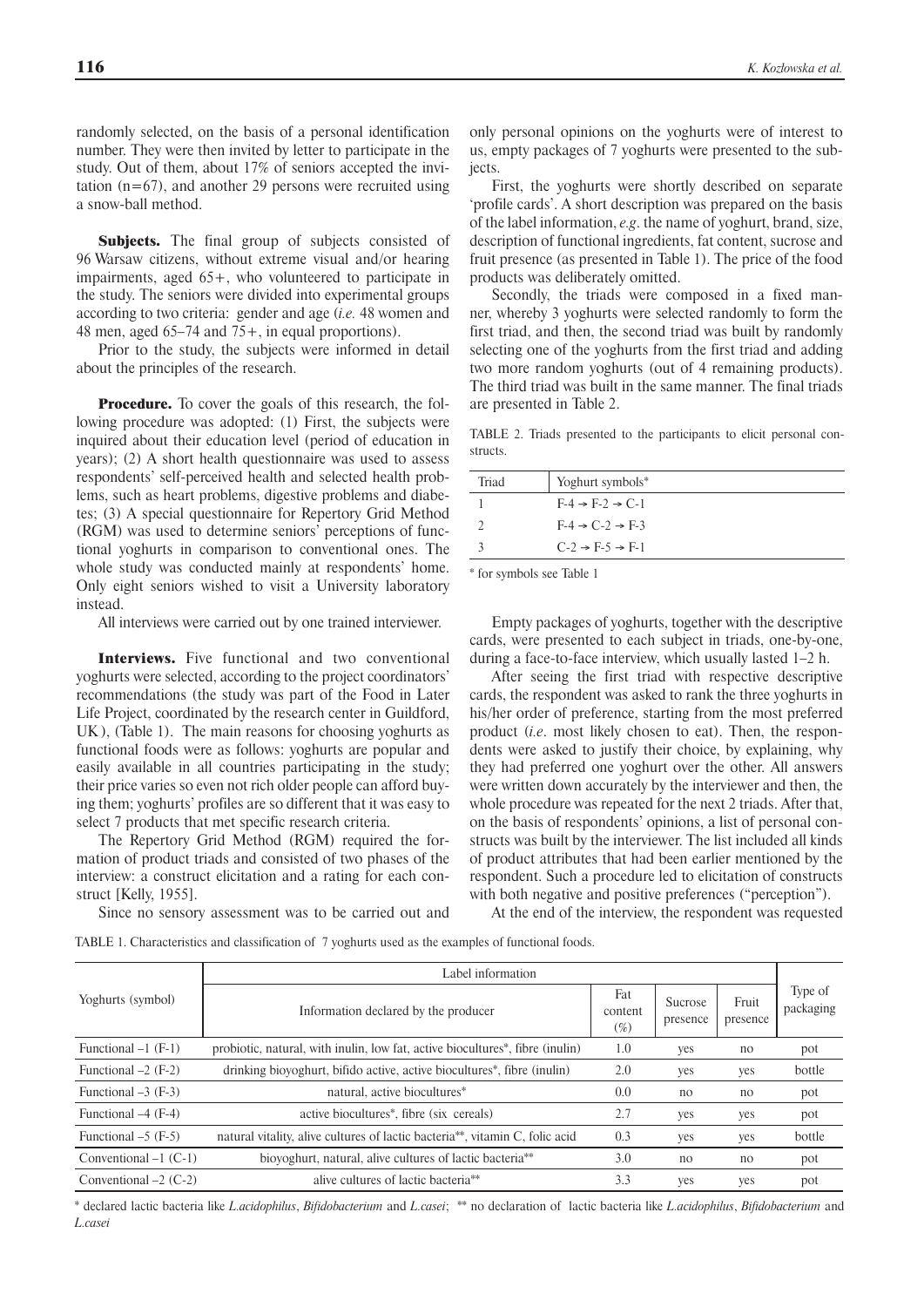to score all 7 yoghurts with respect to his/her individual attributes, as elicited during the RGM session. A 5-point scale was used, with 1 regarded as "do not agree at all" and 5 as "agree extremely". If the respondent was reluctant to give an answer or did not know what to say, it was coded by the interviewer as "0".

Data analysis. The data were analyzed using SPSS v.12.0. (frequency distribution, Chi<sup>2</sup> test, means  $(\pm SE)$  and ANOVA). All reported results were adjusted as separate variables for demographic factors: age, gender and education period as well as for BMI-value, heart and digestive problems and diabetes. To this end the STATGRAPHIC PLUS 5.1. software was used.

The Principal Component Analysis (PCA) was performed in the statistical sensory package ANALSENS to show the relationship among the class constructs of yoghurt samples and to investigate specific patterns for the results.

#### **RESULTS**

#### Basic characteristics of subjects

In regard to both gender and age, only gender significantly affected education periods ( $\chi^2$ =16.67; p ≤0.001): it appeared that more men than women (70.0% *vs*. 30.0%) had university education (Table 3). Gender and age were not significantly associated with self-perceived health. At the same

TABLE 3. Education period and health characteristics of participants  $(n=96)$ .

| Characteristics                  | Percent distribution (%) |      |  |  |  |  |
|----------------------------------|--------------------------|------|--|--|--|--|
| Educational period               |                          |      |  |  |  |  |
| $\leq$ 12 ys                     |                          | 47.9 |  |  |  |  |
| $>12$ ys                         |                          | 52.1 |  |  |  |  |
| <b>BMI</b> categories            |                          |      |  |  |  |  |
| I (underweight)                  | < 20                     | 0.0  |  |  |  |  |
| II (proper weight)               | $20 - 25$                | 23.2 |  |  |  |  |
| III (overweight)                 | $25 - 30$                | 54.7 |  |  |  |  |
| IV (obese)                       | >30                      | 22.1 |  |  |  |  |
| Self-perceived general health    |                          |      |  |  |  |  |
| $(very good + good)$<br>good     |                          | 50.0 |  |  |  |  |
| $(fair + poor)$<br>poor          |                          | 50.0 |  |  |  |  |
| Self-declared health problems:   |                          |      |  |  |  |  |
| heart problems <sup>1)</sup>     |                          |      |  |  |  |  |
| yes                              |                          | 64.6 |  |  |  |  |
| no                               |                          | 35.4 |  |  |  |  |
| digestive problems <sup>2)</sup> |                          |      |  |  |  |  |
| yes                              |                          | 30.2 |  |  |  |  |
| no                               |                          | 69.8 |  |  |  |  |
| diabetes                         |                          |      |  |  |  |  |
| yes                              | 12.5                     |      |  |  |  |  |
| no                               | 87.5                     |      |  |  |  |  |
| Yoghurt eaters                   |                          |      |  |  |  |  |
| yes                              | 94.8                     |      |  |  |  |  |
| no                               | 5.2                      |      |  |  |  |  |

<sup>1)</sup> Such diseases as: hypertension, auricular fibrillation, cordial problems, sclerosis, circulatory problems. <sup>2)</sup> Such diseases as: gastric ulcers, bile reflux, typical stomach, liver problems.

time, gender was significantly associated with digestive problems and diabetes ( $\chi^2$ =4.00; p ≤0.05 and  $\chi^2$ =4.36; p ≤0.05, respectively): women declared suffering from such problems more often than the men (65.5% *vs*. 34.5% for digestive problems and 76.9% *vs*. 23.1% for diabetes).

Many seniors, regardless of gender, age and education period were classified as overweight or obese.

Most of older people admitted they consumed yoghurts almost every day.

#### Perception of functional food on the example of yoghurts

Each subject generated up to 8 different constructs. Across the whole group of subjects  $(n=96)$ , the total number of different constructs elicited was 10. These 10 individual constructs were then grouped into 7 construct classes of similar characteristics or uses as given below: *healthy* (used by 95 respondents) meaning all attributes related to health directly as well as several "indirect" constructs: "natural" ("white"- without any fruits added), "proper recipe, so the yoghurt affects the body beneficially", "nutritional value", *etc*.; *proper fat content* (used by 49 respondents) as a separate construct (even if this construct has actually similar meaning as *healthy,* it is not included into the previous category, because we wanted to learn which amount of fat in yoghurts was seen as the most appropriate in seniors' opinions); *tasty* (used by 87 respondents); *proper texture* (used by 22 respondents); *trust to the manufacturer* (used by 22 respondents)*; appealing look of packaging* (used by 16 respondents), meaning all attributes connected with packaging properties, such as type, size, label, colour; *universal usage* (used by 11 respondents) meaning all attributes related to possible usage of a product as a part of many different meals/dishes (*e.g.* as ice-cream replacement).

Those attributes that were mentioned by just one or two individuals (such as: price, personal habits, Polish origin of the product, *etc*.) and could not be readily assigned to an already existing class, were considered as "*other*" (used by 9 respondents in total) and ignored in the further analysis.

The findings of the RGM (Table 4) indicated that the most frequently used attributes (up to 90% of total) given to describe the 7 yoghurts were: "*healthy"* and *"tasty"*. Slightly more than half of the respondents pointed out *"proper fat content"* as an important attribute. The remaining constructs were mentioned not so often, by less than 25% of the respondents.

Chi2 analysis was performed in order to show how important all mentioned construct classes were (on the basis of frequency distribution), considering some demographic (gender, age and education period) and health factors (BMI, general health, heart and digestive problems and diabetes). According to Chi2 analysis (see Table 4) demographic factors did not significantly affect any of the frequencies of construct classes, except for gender in regard to *proper fat content* and age in regard to *appealing look for packaging*. In those 2 cases women used more frequently *proper fat content* than the men. *Appealing look of packaging* was more important for younger seniors compared to the older ones. With regard to the health factors (Table 4), our subjects mentioned all construct classes with the same frequency, regardless of their self-perceived general health; on the other hand, those seniors who declared heart problems or were overweight (BMI category: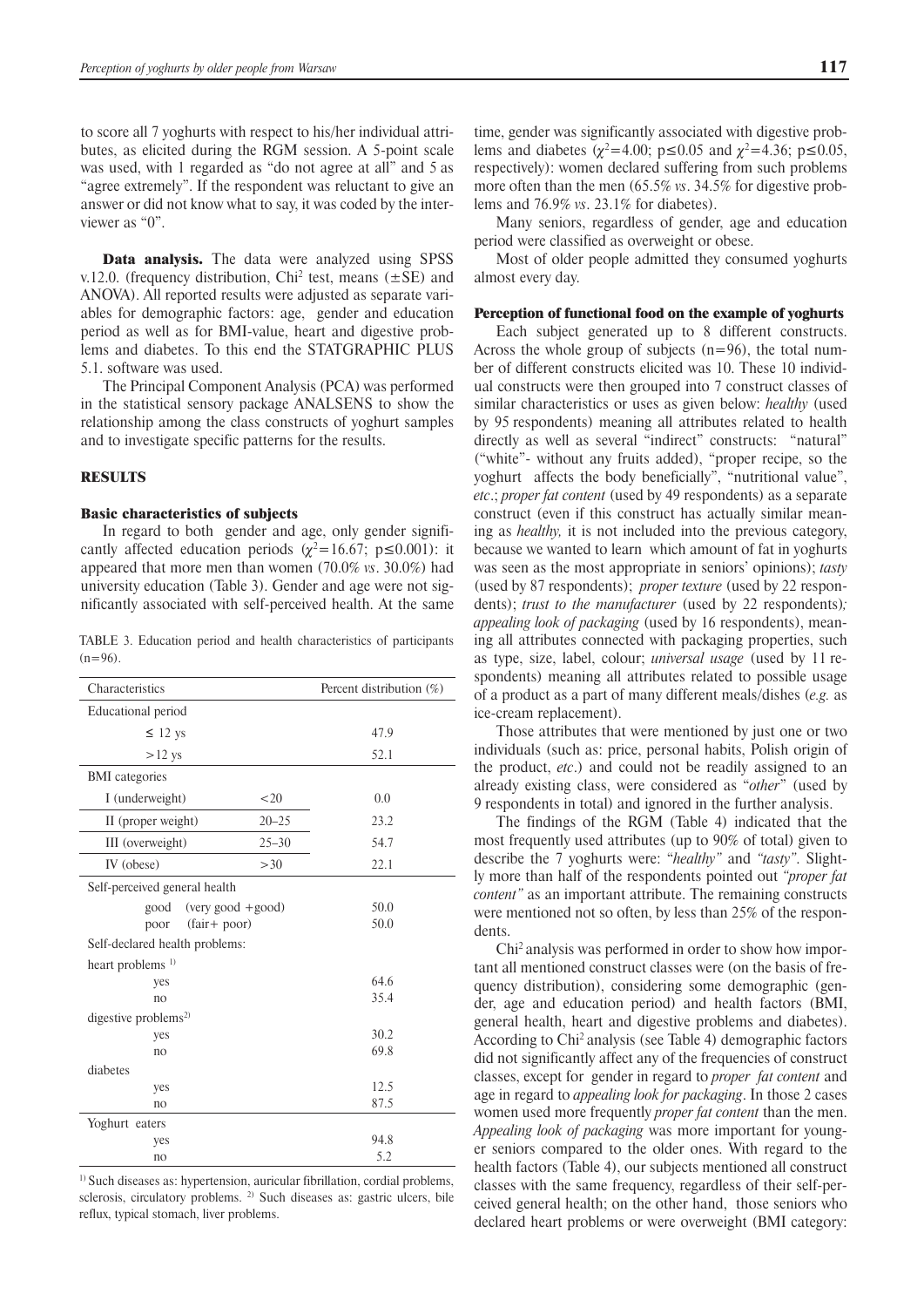|                                         |                  |                                         |                      |                                                    |                              |                                                |                                                    | Chi <sup>2</sup> test factor (N-frequency distribution; $\chi^2$ ; p-value) |                               |                                                       |                     |                                                    |                     |                                                        |                        |                                         |
|-----------------------------------------|------------------|-----------------------------------------|----------------------|----------------------------------------------------|------------------------------|------------------------------------------------|----------------------------------------------------|-----------------------------------------------------------------------------|-------------------------------|-------------------------------------------------------|---------------------|----------------------------------------------------|---------------------|--------------------------------------------------------|------------------------|-----------------------------------------|
|                                         | Demographic      |                                         |                      |                                                    |                              | Health                                         |                                                    |                                                                             |                               |                                                       |                     |                                                    |                     |                                                        |                        |                                         |
| Construct<br>class                      |                  | Gender; $df = 1$<br>(W-woman:<br>M-man) |                      | Age; $df=1$<br>$(Y - 65 - 74)$ ;<br>$O - + 75$ ys) |                              | Education<br>period; $df=1$<br>(512ys; > 12ys) |                                                    | BMI cat-<br>egories; $df=2$<br>(II, III, IV)                                |                               | General<br>health; $df = 1$<br>$(G$ -good;<br>P-poor) |                     | Heart prob-<br>lems; $df=1$<br>$(Y$ -yes; $N$ -no) |                     | Digestive prob-<br>lems; $df=1$<br>$(Y$ -yes; $N$ -no) |                        | Diabetes; $df=1$<br>$(Y$ -yes; $N$ -no) |
|                                         | $N_{W}$<br>$N_M$ | $\chi^2$ ; p-<br>value                  | $N_Y$<br>$N_{O}$     | $\chi^2$ ; p-<br>value                             | $N_{\leq 12y}$<br>$N_{>12y}$ | $\chi^2$ ; p-<br>value                         | $N_{II}$<br>$N_{\rm III}$<br>$N_{IV}$              | $\chi^2$ ; p-<br>value                                                      | $N_G$<br>$N_{P}$              | $\chi^2$ ; p-<br>value                                | $N_Y$<br>$N_N$      | $\chi^2$ ;<br>p-value                              | $N_Y$<br>$N_N$      | $\chi^2$ ; p-<br>value                                 | $N_Y$<br>$N_N$         | $\chi^2$ ;<br>p-value                   |
| Healthy                                 | 43<br>52         | 0.85 <sup>NS</sup>                      | 49<br>46             | $0.10^{\mathrm{NS}}$                               | 45<br>50                     | $0.26^{NS}$                                    | 30<br>46<br>19                                     | $11.64***$                                                                  | 47<br>48                      | 0.01 <sup>NS</sup>                                    | 62<br>33            | $8.85***$                                          | 30<br>65            | 12.89***                                               | 14<br>81               | 47.25***                                |
| Proper fat<br>content                   | 32<br>17         | $4.59*$                                 | $\frac{27}{22}$      | $0.51^{\rm NS}$                                    | $\frac{27}{22}$              | 0.51 <sup>NS</sup>                             | 9<br>26<br>14                                      | $9.35**$                                                                    | 19<br>30                      | $2.47^{NS}$                                           | 34<br>15            | $7.37**$                                           | 14<br>35            | $9.00**$                                               | 10<br>39               | $17.16***$                              |
| <b>Tasty</b>                            | 45<br>42         | $0.10^{NS}$                             | 44<br>43             | $0.01^{\rm NS}$                                    | 41<br>46                     | 0.29 <sup>NS</sup>                             | 22<br>46<br>19                                     | 47.21***                                                                    | 44<br>43                      | $0.01^{\rm NS}$                                       | 56<br>31            | $7.18**$                                           | 26<br>61            | $14.08***$                                             | 12<br>75               | 45.62***                                |
| Proper texture                          | 10<br>12         | $0.18^{NS}$                             | 13<br>9              | $0.73^{NS}$                                        | 10<br>12                     | $0.18^{NS}$                                    | 7<br>12<br>3                                       | 5.55 <sup>NS</sup>                                                          | 13<br>$\overline{Q}$          | $0.73^{NS}$                                           | 12<br>10            | 0.18 <sup>NS</sup>                                 | 5<br>17             | $6.55*$                                                | 3<br>19                | $11.64***$                              |
| Trust to the<br>manufacturer            | 16<br>$\theta$   | cannot be<br>calculated                 | 6<br>10              | $1.00^{\mathrm{NS}}$                               | $\frac{9}{7}$                | 0.25 <sup>NS</sup>                             | 4<br>8                                             | $2.00NS$                                                                    | 9<br>7                        | $0.25^{\rm NS}$                                       | 10<br>6             | $1.00^{\mathrm{NS}}$                               | 7<br>$\overline{9}$ | 0.25 <sup>NS</sup>                                     | 3<br>13                | $6.25*$                                 |
| Appealing look<br>of the packag-<br>ing | 9                | $0.25^{\rm NS}$                         | 12<br>$\overline{4}$ | $4.00*$                                            | 10<br>6                      | $1.00^{\mathrm{NS}}$                           | 10<br>5                                            | $7.63*$                                                                     | $\frac{7}{9}$                 | $0.25^{\rm NS}$                                       | $\frac{9}{7}$       | 0.25 <sup>NS</sup>                                 | $\frac{5}{11}$      | $2.25^{NS}$                                            | 3<br>13                | $6.25*$                                 |
| Universal<br>usage                      | 6<br>5           | $0.09^{\mathrm{NS}}$                    | 7<br>$\overline{4}$  | $0.82^{\rm NS}$                                    | 7<br>$\overline{4}$          | 0.82 <sup>NS</sup>                             | $\overline{2}$<br>$\overline{7}$<br>$\overline{2}$ | 4.55 <sup>NS</sup>                                                          | 8<br>$\overline{\mathcal{E}}$ | $2.27^{\rm NS}$                                       | 4<br>$\overline{7}$ | $0.82^{\mathrm{NS}}$                               | $\frac{4}{7}$       | $0.82^{\rm NS}$                                        | $\boldsymbol{0}$<br>11 | cannot be<br>calculated                 |

TABLE 4. Results of Chi<sup>2</sup> analysis of all construct class frequencies for demographic and health factors.

NS – not significant; \* for  $p \le 0.05$ ; \*\* for p  $p \le 0.01$ ; \*\*\* for  $p \le 0.001$ 

TABLE 5. Results of each construct class scoring (1–5) for 7 yoghurts and F and one-way ANOVA (sample as variability source).

| Construct class                   | F, p-value           |                                |                                        |                             | Means (SE)                             |                                   |                                       |                                     |
|-----------------------------------|----------------------|--------------------------------|----------------------------------------|-----------------------------|----------------------------------------|-----------------------------------|---------------------------------------|-------------------------------------|
|                                   | $df=6$               | $F-1$                          | $F-2^{\sim}$                           | $F-3$                       | $F-4$                                  | $F-5^{\sim}$                      | $C-1^{\sim}$                          | $C-2^{\sim}$                        |
| Healthy                           | $7.62***$            | 3.26 $(0.10)^{cd}$<br>$N = 94$ | $2.91(0.12)^{b}$<br>$N = 94$           | $3.47(0.12)^d$<br>$N=93$    | $3.12 (0.13)$ <sup>bc</sup><br>$N=90$  | $3.11(0.13)^{bc}$<br>$N=92$       | $3.37(0.10)^{cd}$<br>$N = 94$         | $2.50(0.12)$ <sup>a</sup><br>$N=92$ |
| Proper fat<br>content $\hat{\ }}$ | $4.04***$            | $3.22 (0.16)^c$<br>$N = 49$    | $2.98(0.14)$ <sup>bc</sup><br>$N = 49$ | $3.21 (0.22)^c$<br>$N = 48$ | $2.59(0.17)$ <sup>ab</sup><br>$N = 49$ | $3.16(0.17)^c$<br>$N = 49$        | $2.76(0.17)$ <sup>abc</sup><br>$N=49$ | 2.31(0.18) <sup>a</sup><br>$N = 48$ |
| Tasty                             | $1.45$ <sup>NS</sup> | 3.13(0.10)<br>$N = 79$         | 3.21(0.13)<br>$N = 80$                 | 3.02(0.14)<br>$N = 82$      | 3.11(0.14)<br>$N = 82$                 | 2.95(0.13)<br>$N = 76$            | 3.42(0.10)<br>$N = 84$                | 3.05(0.13)<br>$N = 85$              |
| Proper texture                    | $3.63**$             | 3.36 $(0.15^{bc})$<br>$N=22$   | $2.86(0.27)$ <sup>ab</sup><br>$N=22$   | $3.55(0.18)^c$<br>$N=22$    | $3.23 (0.25)^{bc}$<br>$N=22$           | 2.59(0.30) <sup>a</sup><br>$N=22$ | $3.72(0.18)^c$<br>$N = 22$            | $3.59(0.13)^c$<br>$N=22$            |
| Trust to the manu-<br>facturer    | $0.95$ <sup>NS</sup> | 3.00(0.33)<br>$N=20$           | 3.00(0.32)<br>$N = 16$                 | 2.70(0.47)<br>$N=10$        | 2.33(0.30)<br>$N = 15$                 | 2.90(0.32)<br>$N=21$              | 3.00(0.35)<br>$N = 17$                | 2.09(0.44)<br>$N=11$                |
| Appealing look of<br>the packing  | $1.99$ NS            | 2.94(0.32)<br>$N=16$           | 3.68(0.34)<br>$N=16$                   | 2.63(0.38)<br>$N = 16$      | 3.13(0.29)<br>$N=16$                   | 3.88(0.26)<br>$N=16$              | 3.13(0.27)<br>$N = 15$                | 3.06(0.28)<br>$N=16$                |
| Universal usage                   | $19.90***$           | $3.18(0.26)^{b}$<br>$N=11$     | 1.40(0.07) <sup>a</sup><br>$N=10$      | $3.81(0.30)^{bc}$<br>$N=11$ | $1.60(0.34)$ <sup>a</sup><br>$N=10$    | 1.30(0.21) <sup>a</sup><br>$N=10$ | $4.00(0.21)^c$<br>$N=10$              | 1.60(0.31) <sup>a</sup><br>$N=10$   |

^ for symbols see Table 1; ^ ^ separated from construct class *healthy*; \*\*\* for p≤0.001; \*\*for p≤0.01; NS – not significant; N – number of respondents giving scores; means sharing the same superscript are not statistically different

III) indicated such class constructs as *healthy*, *proper fat content* and *tasty* significantly more often than the subjects with no heart problems or with proper body weight (BMI category: II). The people suffering from diabetes and persons with digestive problems mentioned such attributes as *healthy*, *proper fat content* and *tasty* significantly less often when compared to the non-diabetic persons and those without any declared digestive problems.

The results of construct class scorings for all yoghurts showed (see Table 5) that there were significant differences in terms of the following construct classes: *healthy, proper fat content*, *proper texture* and *universal usage*. The function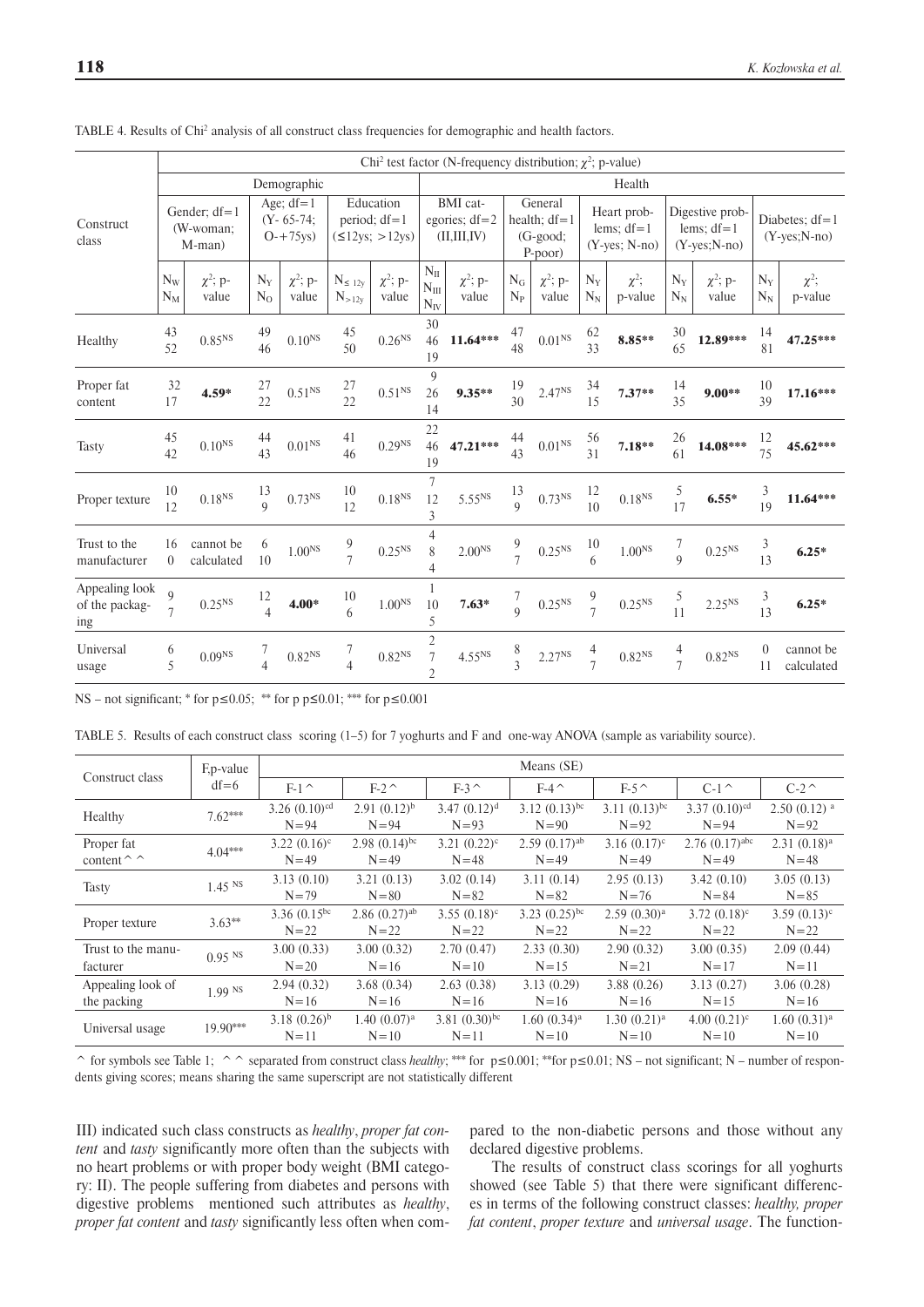al yoghurt with no fat content (F-3) was considered as the *healthiest*, the same as conventional (C-1) and other functional (F-1) yoghurts. It is worth stressing that those 3 yoghurts were "white yoghurts", namely without any fruits added. Comparing the results for sample F-1 and C-1 it can be stated that the presence of sucrose in sample F-1 was not of great importance to the subjects. In older people's opinions, the natural white color of yoghurts made them healthiest, regardless of their being functional or conventional. According to the respondents, the least healthy was a conventional yoghurt with fruits added (C-2). As for *"proper fat content"* it is quite interesting to see that the most acceptable range of fat content was 0.0–1.0% (yoghurt samples: F-3 and F-1). Even if little higher amounts of fat (up to  $2\%$  – sample F-2) were also accepted to some extent. The other samples were considered as less acceptable (all products containing more than 2.0% of fat). With respect to yoghurts' texture, creamy thick consistency (for example products C-1, C-2, F-3) was more preferred in comparison to liquid consistency, suitable for drinking (F-2 and F-5). "White yoghurts" (without the addition of fruits, especially C-1 and F-3) were regarded as suitable for *universal in usage* (for example, they could replace ice-cream). These findings indicated also that even if "*taste*" was frequently mentioned, the seniors considered all seven yoghurts fairly and quite similarly tasty, regardless of products' brand or type.

The data were also analysed using the PCA (Figure 1). The results confirmed the observations described above. A model including the first two principal factors explained almost 95% of the total variance. The construct classes "*healthy"* and *"proper fat content"* were positively correlated with factor 1, whereas "*tasty"* with factor 2. Samples F-1 and F-5 could be characterized as containing *"proper amount of fat"* and F-3 was characterized as both "*healthy"* and with "*proper fat content"*. Sample C-1 was considered as "*tasty"*  and *"healthy".* The remaining three samples (F-2, F-4 and C-2) were placed on the opposite side of the figure (*i.e.* on the left side) and therefore they were negatively correlated with factor 1. The sample C-2 was located far away from the other samples, and therefore it was regarded as the least *healthy* and with improper/unacceptable fat content.

The ANOVA analysis was performed in order to examine how varied were the subjects' perceptions of functional and conventional yoghurts. It was calculated after combining the results of five functional yoghurts and, separately, the results of two conventional yoghurts. This was made for three most often elicited construct classes, namely *healthy*, *containing proper fat content* and *tasty*. The remaining constructs were not statistically treated due to their low frequency distributions.

In general, the type of yoghurt (functional *vs.* conventional) significantly affected the scores for *healthy* and with *proper fat* content (Table 6a). Functional yoghurts were perceived as healthier and more acceptable for fat content when compared to the conventional ones. At the first sight, these findings are in line with expectations, although they might also be interpreted so that in general, functional yoghurts made seniors think of the products as being natural (without any preservatives added) and beneficially affecting body due to important functional ingredients and low fat content. Taste of 2 sets of yoghurts (functional *vs*. conventional) was in seniors' opinion similar.

In addition, another ANOVA analysis was performed in order to analyse a difference in the perceptions between functional and conventional yoghurts, in respect to demographic and health variables.



FIGURE 1. Principal component analysis (PCA) of three most frequently mentioned construct classes: *healthy*, *appropriate for fat content* and *tasty* for functional (F-1 to F-5)  $\hat{ }$  and conventional (C-1 and C-2) ^ yoghurts (^ for symbols see Table 1).

TABLE 6a. Results of three construct classes scoring for combined functional and conventional yoghurts and one-way ANOVA.

|                 | Means (SE)                                                |                                          |                           |  |  |  |  |
|-----------------|-----------------------------------------------------------|------------------------------------------|---------------------------|--|--|--|--|
| Construct class | Functional<br>yoghurts<br>$(F-1, F-2, F-3,$<br>$F-4, F-5$ | Conventional<br>yoghurts<br>$(C-1, C-2)$ | $F$ ; p-value<br>$df = 1$ |  |  |  |  |
| Healthy         | 3.18(0.15)<br>$n = 463$                                   | 2.94(0.09)<br>$n = 186$                  | 5.48*                     |  |  |  |  |
| Proper fat      | 3.03(0.08)                                                | 2.54(0.12)                               | $11.40***$                |  |  |  |  |
| content         | $n = 244$                                                 | $n = 97$                                 |                           |  |  |  |  |
| Tasty           | 3.09(0.06)<br>$n = 399$                                   | 3.23(0.06)<br>$n = 169$                  | $2.01$ NS                 |  |  |  |  |

n-number of scores for functional or conventional yoghurts; NS – not significant; \* for  $p \le 0.05$ ; \*\*\* for  $p \le 0.001$ 

As it can be seen in Table 6b, men in general and subjects with heart problems considered functional yoghurts as healthier than the conventional ones. Interestingly, with respect to *proper fat content,* the perception of functional and conventional yoghurts was found to vary significantly for almost all variables. For each variable, being considered as a separate one (for example, women or men, younger or older subjects, with heart or digestive problems, *etc.*) functional yoghurts were perceived as having more *proper fat content* when compared to the conventional products. These findings are in line with expectations, although they might also be interpreted so that functional yoghurts were in fact low-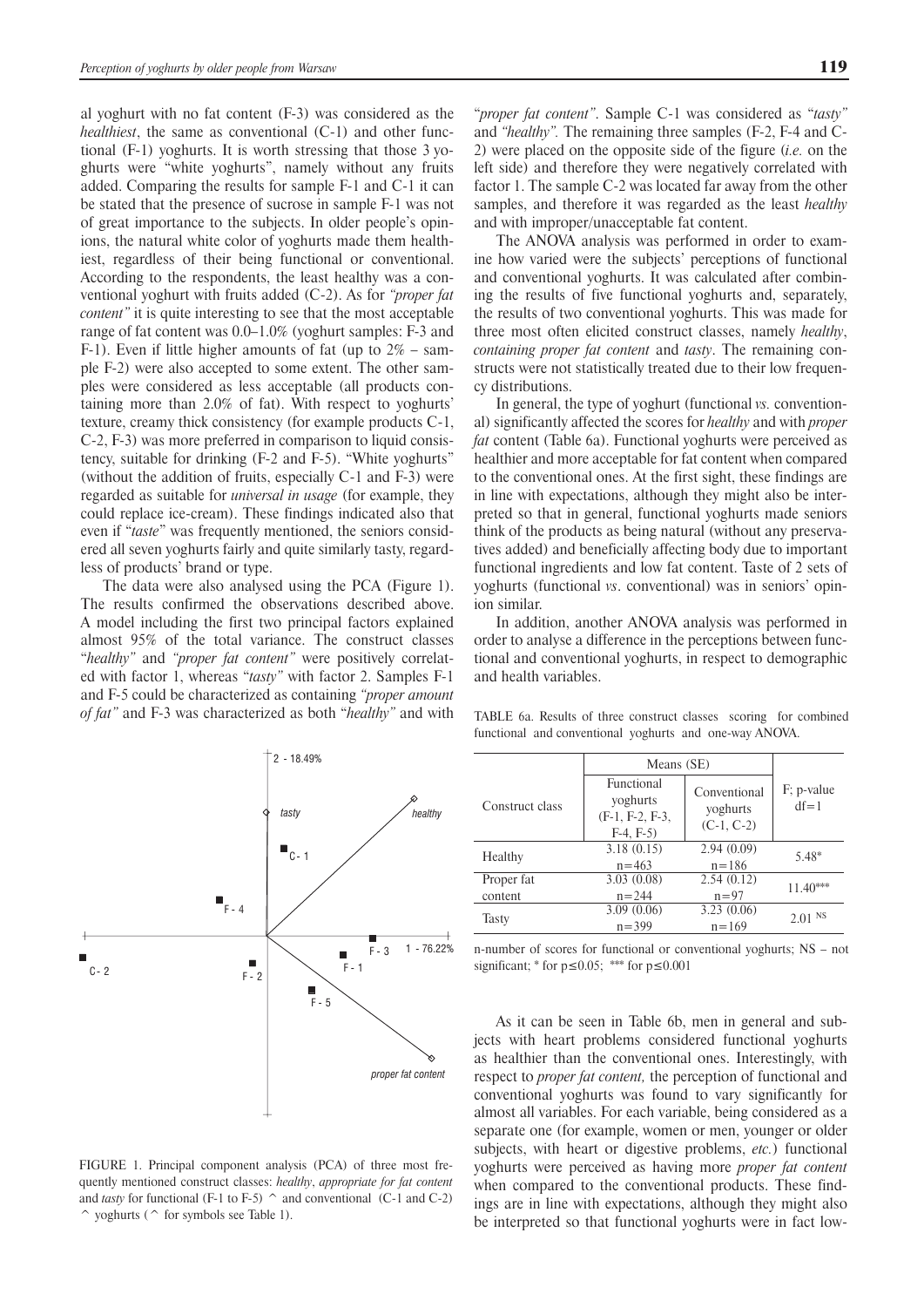|                    |                                       |             | Yoghurt means (SE) |                    |  |  |  |
|--------------------|---------------------------------------|-------------|--------------------|--------------------|--|--|--|
| Construct class    | Variables                             | Functional  | Conventional       | $df = 1$           |  |  |  |
|                    | Women                                 | 3.06(0.08)  | 2.87(0.12)         | $1.70^{NS}$        |  |  |  |
|                    | Men                                   | 3.32(0.07)  | 3.02(0.12)         | $4.63*$            |  |  |  |
|                    | Younger (65-74ys)                     | 3.24(0.07)  | 2.99(0.12)         | $3.46^{NS}$        |  |  |  |
|                    | Older $(275y)$                        | 3.10(0.08)  | 2.89(0.08)         | $2.13^{NS}$        |  |  |  |
|                    | With $\leq$ 12 ys of education period | 3.16(0.08)  | 2.93(0.13)         | $2.20^{NS}$        |  |  |  |
|                    | With $>12$ ys of education period     | 3.19(0.07)  | 2.95(0.11)         | 3.32 <sup>NS</sup> |  |  |  |
|                    | II of BMI categories                  | 3.29 (0.09) | 2.97(0.15)         | $3.48^{NS}$        |  |  |  |
|                    | III of BMI categories                 | 3.20(0.08)  | 2.92(0.12)         | 3.59 <sup>NS</sup> |  |  |  |
|                    | IV of BMI categories                  | 2.95(0.12)  | 2.95(0.19)         | 0.00 <sup>NS</sup> |  |  |  |
| Healthy            | Good health                           | 3.30 (0.07) | 3.12(0.12)         | $1.71^{NS}$        |  |  |  |
|                    | Poor health                           | 3.06(0.08)  | 2.79(0.12)         | 3.39NS             |  |  |  |
|                    | With heart problems                   | 3.16(0.07)  | 2.77(0.11)         | $9.38**$           |  |  |  |
|                    | With digestive problems               | 3.21(0.09)  | 2.98(0.16)         | $1.57^{NS}$        |  |  |  |
|                    | <b>Diabetes</b>                       | 2.61(0.15)  | 2.36(0.23)         | 0.89 <sup>NS</sup> |  |  |  |
|                    | Women                                 | 2.97(0.10)  | 2.59(0.16)         | $3.91*$            |  |  |  |
|                    | Men                                   | 3.15(0.12)  | 2.44(0.19)         | 10.56**            |  |  |  |
|                    | Younger (65-74ys)                     | 3.04(0.11)  | 2.57(0.17)         | $5.41*$            |  |  |  |
|                    | Older $(≥75$ ys)                      | 3.02(0.11)  | 2.49(0.18)         | $6.05*$            |  |  |  |
|                    | With $\leq$ 12 ys of education period | 3.04(0.11)  | 2.74(0.17)         | $2.27^{NS}$        |  |  |  |
|                    | With $>12$ ys of education period     | 3.03(0.12)  | 2.30(0.18)         | 11.42***           |  |  |  |
|                    | II of BMI categories                  | 2.89(0.19)  | 2.28(0.30)         | 2.87NS             |  |  |  |
|                    | III of BMI categories                 | 3.09(0.11)  | 2.53(0.17)         | $7.89**$           |  |  |  |
|                    | IV of BMI categories                  | 3.03(0.15)  | 2.71(0.24)         | $1.27^{NS}$        |  |  |  |
| Proper fat content | Good health                           | 3.08(0.13)  | 2.46(0.20)         | $6.88**$           |  |  |  |
|                    | Poor health                           | 3.00(0.10)  | 2.58(0.16)         | $4.92*$            |  |  |  |
|                    | With heart problems                   | 3.03(0.10)  | 2.37(0.15)         | 13.42***           |  |  |  |
|                    | With digestive problems               | 3.23(0.14)  | 2.50(0.22)         | $7.72**$           |  |  |  |
|                    | <b>Diabetes</b>                       | 2.80(0.18)  | 2.50(0.29)         | $0.79^{NS}$        |  |  |  |
|                    | Women                                 | 2.93(0.09)  | 3.37(0.13)         | $7.67**$           |  |  |  |
|                    | Men                                   | 3.23 (0.07) | 3.09(0.11)         | 1.06 <sup>NS</sup> |  |  |  |
|                    | Younger (65-74ys)                     | 3.11(0.08)  | 3.29(0.12)         | 1.70 <sup>NS</sup> |  |  |  |
|                    | Older $(≥75$ ys)                      | 3.05(0.08)  | 3.16(0.12)         | $0.50^{NS}$        |  |  |  |
|                    | With $\leq 12$ ys of education period | 2.88(0.29)  | 2.67(0.42)         | $0.18^{NS}$        |  |  |  |
|                    | With $>12$ ys of education period     | 3.09(0.06)  | 3.27(0.09)         | $2.85^{NS}$        |  |  |  |
| <b>Tasty</b>       | II of BMI categories                  | 3.09(0.10)  | 3.17(0.16)         | $0.17^{NS}$        |  |  |  |
|                    | III of BMI categories                 | 3.18(0.08)  | 3.19(0.12)         | 0.01 <sup>NS</sup> |  |  |  |
|                    | IV of BMI categories                  | 2.85(0.13)  | 3.39(0.19)         | $6.00*$            |  |  |  |
|                    | Good health                           | 3.07(0.08)  | 3.18(0.12)         | 0.61 <sup>NS</sup> |  |  |  |
|                    | Poor health                           | 3.11(0.08)  | 3.29(0.12)         | 1.50 <sup>NS</sup> |  |  |  |
|                    | With heart problems                   | 3.08(0.07)  | 3.27(0.11)         | $2.17^{NS}$        |  |  |  |
|                    | With digestive problems               | 3.15(0.11)  | 3.23(0.16)         | $0.18^{NS}$        |  |  |  |
|                    | <b>Diabetes</b>                       | 2.69(0.16)  | 3.43(0.25)         | $6.15*$            |  |  |  |

TABLE 6b. Results of three construct classes scoring for combined functional and combined conventional yoghurts and ANOVA, by a particular variables considered separately.

NS – not significant; \* for  $p \le 0.05$ ; \*\* for p  $p \le 0.01$ ; \*\*\* for  $p \le 0.001$ 

fat products (1.2% of fat for functional yoghurts compared to 3.2% of fat for 2 conventional products). On the other hand, and somewhat surprisingly, obese seniors (BMI category: IV) and diabetics did not see any differences between functional and conventional yoghurts in regard to fat content. Moreover, women in general and obese persons as well as diabetics perceived functional yoghurts as less tasty when compared to the conventional ones.

## DISCUSSION

Functional foods differ from conventional ones in several ways. Firstly, conventional "healthy" foods are typically presented as types of foods contributing to a healthy diet, *e.g.* low-fat products, high-fibre products, without emphasising the role of any single product. In functional foods, particular components are directly connected with well-defined physiological effects and the health benefit is linked to a single product [quoted after Urala & Lähteenmäki, 2004]. Secondly, functionality creates a novelty aspect on the food without necessarily changing the sensory quality of the product. Consumers have to trust the information concerning the functional effect as the functional and conventional product can appear to be identical when used. The role of the information is crucial because consumers cannot perceive the benefit directly from the product, unlike for instance taste and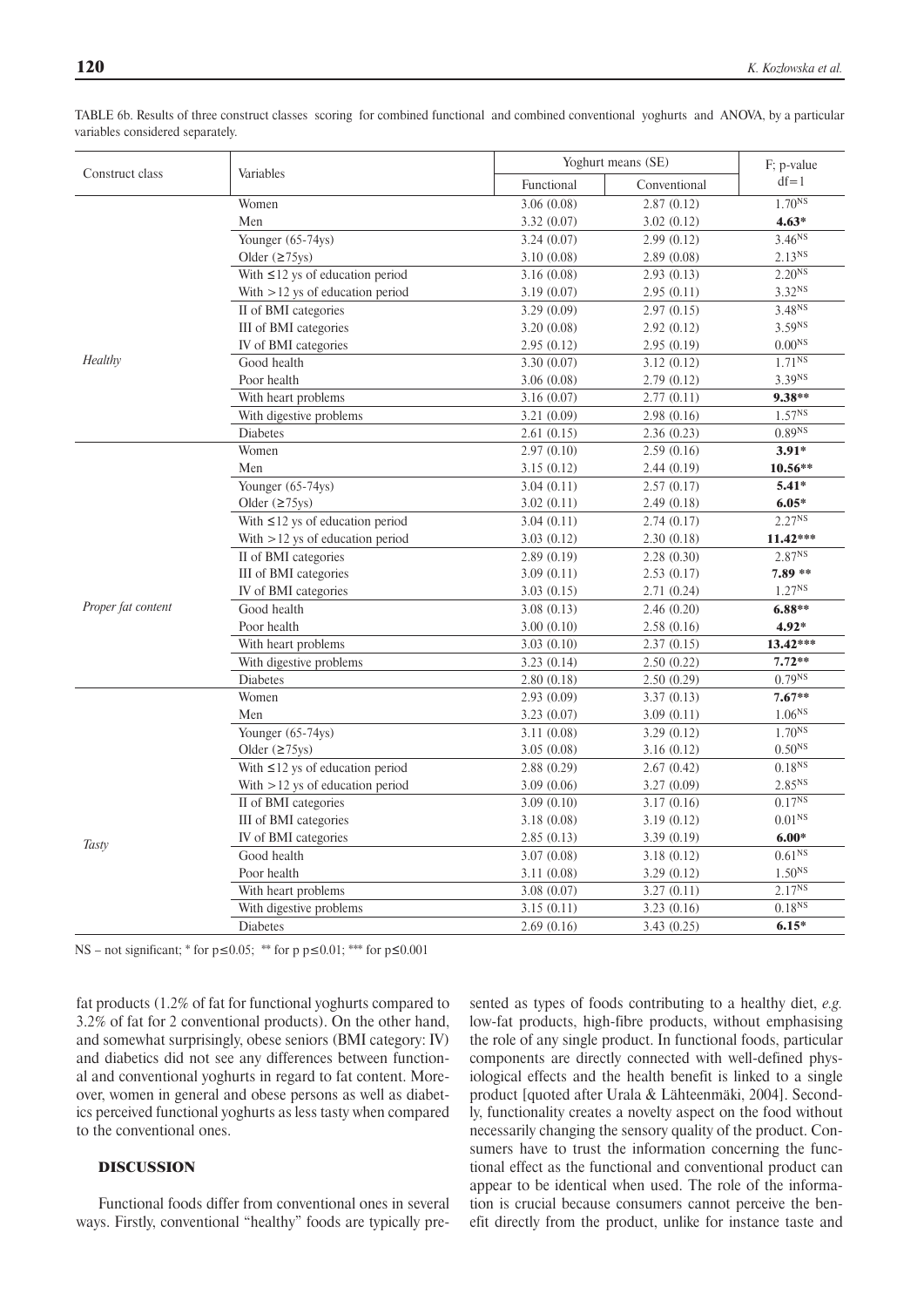other sensory characteristics [Urala & Lähteenmäki, 2004]. Thirdly, the manufacture of functional foods often requires modern food technology, as a consequence there is a risk that functional products are perceived as being less natural than conventional products. For predicting choices of functional foods, attitudes related to health [Urala & Lähteenmäki, 2003], naturalness [quoted after Urala & Lähteenmäki*,* 2004] and novelty are likely to be central.

In view of our findings it is quite clear that Polish older consumers faced with both functional and conventional yoghurts, mentioned 2 attributes, namely "*healthy"* (in the meaning of natural, too) and *"with proper fat content"* as the most important factors affecting their food choice. Tuorila *et al*. [1998] stated that the elderly persons paid more attention than the young ones to such aspects as wholesomeness of the product, calories and fiber content. In addition, the study described by Roininen *et al*. [1999] confirmed that older respondents were, in general, more interested in healthy dietary practices and in using natural products than younger people. Steptoe *et al*. [1995] also confirmed a significant positive correlation between age and subjects' expressed interest in using foods that contain natural ingredients and do not contain additives. Furthermore, Guinard & Marty [1997] suggested in their study that for educated older adults, health concerns may be more important determinants of food selection than sensory attributes of foods. In particular, since the construct *"proper fat content"* in yoghurts was mentioned quite frequently by our respondents, the results of cited studies were in line with ours. Barker *et al*. [1999] found that older people were more likely to choose negative descriptors for a follower of the low-fat diet. For some consumers the fat content may be related to healthiness, which is related to a long and happy life. There is a positive impact of both physiological (like 'omega-3's increase blood circulation inlegs') and health (like 'omega-3's reduce the risk of heart disease') claims on buying intentions. Without such claims, there is little interest for enriched products [Grunert *et al*., 2000]. Similarly to other researchers [Koivisto & Sjődēn, 1996; Tuorila *et al*., 1988; Brug *et al*., 1995; Holm & Kildevang, 1996], this paper also showed that apart from health-promoting properties of yoghurts, their taste has been found to be a crucial predictor for the food consumption. In this respect, in our study the older respondents indicated the attribute "*tasty"* as the third important factor (after "*healthy*" and "*with proper fat content*"), for yoghurts choice.

Inconsistent finding has been obtained in our study when examining whether the gender or education period affected the frequency distribution of *healthy* and *tasty* constructs. Based on the results of Roininen *et al*. [1999] women and those respondents who completed 12 years of school were more interested in eating healthily and tastefully as compared to the men and respondents who had not completed 12 years of school. Similar results were obtained by Fagerli & Wandel [1999]. It should be emphasized that women reported choosing healthy foods more often than the men did. On the other hand, similarly to our results, Roininen *et al*. [1999] showed that females were also more interested in eating light products, therefore they seem to be slightly more fat-phobic compared to men.

Our results were in line with the data of Saher *et al.* [2004] and showed that functional products (yoghurts) were perceived as healthier than conventional food items. Saher *et al.* [2004] also revealed no age effects on the impressions of functional (*vs*. conventional) food users. On the other hand, in other study, gender and age, in contrast to education levels were significantly associated with the acceptance of functional foods [Verbeke, 2005]. Moreover, the findings of Tuorila *et al.* [1998] showed, the elderly persons rated their purchase interests and recommendations from friends higher when informed about fibre content, compared to the information about low calorie content. These results demonstrated that the acceptance of a new product including functional food, is affected by various factors that operate either on their own or in combination with other product, consumer or context based variables. Furthermore, the label information about some functional ingredients, such as probiotic bio-cultures, fibre or naturalness and low fat content which made yoghurts *healthy* were in general perceived as positive determinants of functional food acceptance. In addition, women tended to think that they could not counteract an otherwise unhealthy diet by using functional foods and they did not perceive functional foods to be as much a part of a healthy diet as the men did. Women were also not as ready as men to compromise on taste for a health benefit from functional foods [Urala & Lähteenmäki*,* 2004]. Our results reflected the aspects found in the study presented above. It should be emphasized that consumers do not perceive functional foods as one homogenous group. It depends more upon the type of functional product. General health interest does not predict the willingness to use any of the functional food products, but predicts strongly the willingness to use for example low-fat products, *i.e.* conventionally healthy products [Urala & Lähteenmäki, 2004] and this result is in line with our findings. Reduced fat content in functional yoghurts was perceived as an additional healthy benefit compared to the conventional yoghurts, provided that almost all variables were considered. It should be noted that taste of functional yoghurts compared to conventional ones was not important. In this respect, Urala & Lähteenmäki [2004] indicated that some products may have such a strong health claim that consumers are still ready to compromise on taste. On the other hand, the latest results of Verbeke [2006] showed that the willingness to compromise on taste may vary to some extent, depending on the specific product category and health benefit strength that was considered. In an earlier study of Verbeke [2005], he concluded that even though some loss of taste was observed, women and older consumers rated functional foods higher due to perceived greater health benefits. Belief in the health benefits of functional foods was found to correlate positively with functional food acceptance. As a consequence, in our study no significant differences were observed within taste scores of functional yoghurts when compared with the conventional ones.

### **CONCLUSIONS**

1. In general, health aspects and taste of yoghurts were the most important factors influencing the food choice, in particular for people who were overweight or obese or suffered from heart problems.

2. *Healthy* yoghurts were seen by most seniors as natural products, without any additives or even fruits. However,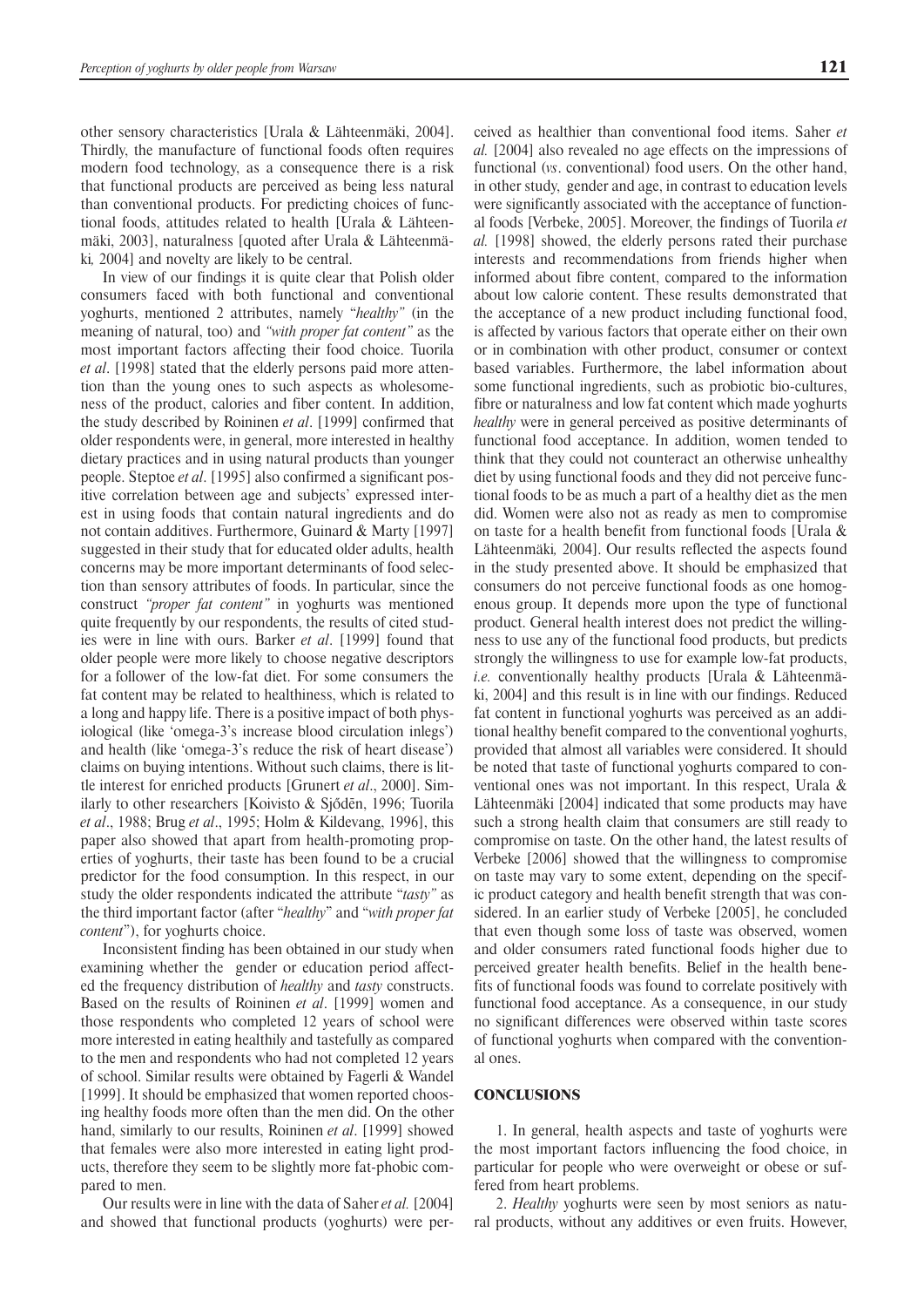the presence of other functional ingredients, such as active bio-cultures, fibre or vitamins was perceived as an additional benefit for health. Consequently, functional yoghurts were in general perceived as healthier than the conventional ones.

3. Health expectations of seniors (especially those with heart problems) were met if fat content in yoghurts was in the range of 0.0–1.0%. Therefore, functional yoghurts, being usually low fat, were often perceived by older people as having more *proper fat content* when compared to the conventional ones.

4*. Taste* of yoghurts was not important regardless of the fact that the product belonged to either functional or conventional yoghurts.

5. Fat content in yoghurts was important with regard to demographic ( gender, age, education period) and health factors (BMI, general health, heart problems, digestive problems).

### ACKNOWLEDGEMENTS

We are deeply grateful to all older people who took part in the study.

This study has been carried out with financial support from the Commission of the European Communities, specific RTD programme "Quality of Life and Management of Living Resources", QLK1-CT-2002-02447, "Choosing foods, eating meals: sustaining independence and quality of life in old age". It does not necessarily reflect its views and in no way anticipates the Commission's future policy in this area.

### **REFERENCES**

- 1. Barker M.E., Tandy M., Stookey J.D., How are consumers of low-fat and high-fat diets perceived by those with lower and higher fat intake?. Appetite, 1999, 33, 309–317.
- 2. Brug J., Debie S., van Assema P., Weijts W., Psychosocial determinants of fruit and vegetable consumption among adults: results of focus group interviews. Food Qual. Prefer., 1995, 6, 99–107.
- 3. Fagerli R.A., Wandel M., Gender differences in opinions and practices with regard to a "healthy diet". Appetite, 1999, 32, 171–190.
- 4. Fox P.F., Functional dairy foods (Book review). Int. Dairy J., 2003, 13, 1003.
- 5. Grunert K.G., Bech-Larsen T., Bredahl L., Three issues in consumer quality perception and acceptance of dairy products. Int. Dairy J., 2000, 10, 575–584.
- 6. Guinard J.-X., Marty C., Acceptability of fat-modified foods to children, adolescents and their parents: effect of sensory properties, nutritional information and price. Food Qual. Prefer., 1997, 8, 223–231.
- 7. Holm L., Kildevang H., Consumers' views on food quality. A qualitative interview study. Appetite, 1996, 27, 1–14.
- 8. Katan M.B., Functional foods. The Lancet, 1999, 4, 354, 794.
- 9. Kelly G., The psychology of personal construct, vol. 1 and 2, New York, Norton, 1955.
- 10. Koivisto U.-K., Sjődēn P.-O., Food and general neophobia in Swedish families: parent-child comparisons and relationships with serving specific foods. Appetite, 1996, 26, 107–118.
- 11. Roininen K., Lähteenmäki L., Tuorila H., Quantification of consumer attitudes to health and hedonic characteristics of foods. Appetite, 1999, 33, 71–88.
- 12. Saher M., Arvola A., Lindeman M., Lähteenmäki L., Impressions of functional food consumers. Appetite, 2004, 42, 79–89.
- 13. Steptoe A., Pollard T.M., Development of a measure of the motives underlying the selection of food: the food choice questionnaire. Appetite, 1995, 25, 267–284.
- 14. Tuorila H., Andersson Ĺ., Martikainen A., Salovaara H., Effect of product formula, information and consumer characteristics on the acceptance of a new snack food. Food Qual. Prefer., 1998, 9, 313–320.
- 15. Tuorila H., Lähteenmäki L., Pohjalainen L., Lotti L., Food neophobia among the Finns and related responses to familiar and unfamiliar foods. Food Qual. Prefer., 2001, 12, 29–37.
- 16. Urala N., Lähteenmäki L., Reasons behind consumers' functional food choices. Nutr. Food Sci., 2003, 33, 148–158.
- 17. Urala N., Lähteenmäki L., Attitudes behind consumers' willingness to use functional foods. Food Qual. Prefer., 2004, 15, 793–803.
- 18. Verbeke W., Consumer acceptance of functional foods: sociodemographic, cognitive and attitudinal determinants. Food Qual. Prefer., 2005, 16, 45–57.
- 19. Verbeke W., Functional foods: Consumer willingness to compromise on taste for health?. Food Qual. Prefer., 2006, 17, 126–131.
- 20. Wardle J., Marsland L., Sheikh Y., Quinn M., Fedoroff J., Ogden J., Eating style and eating behaviour in adolescents. Appetite, 1992, 18, 167–183.

Received January 2006. Revision received November and accepted December 2006.